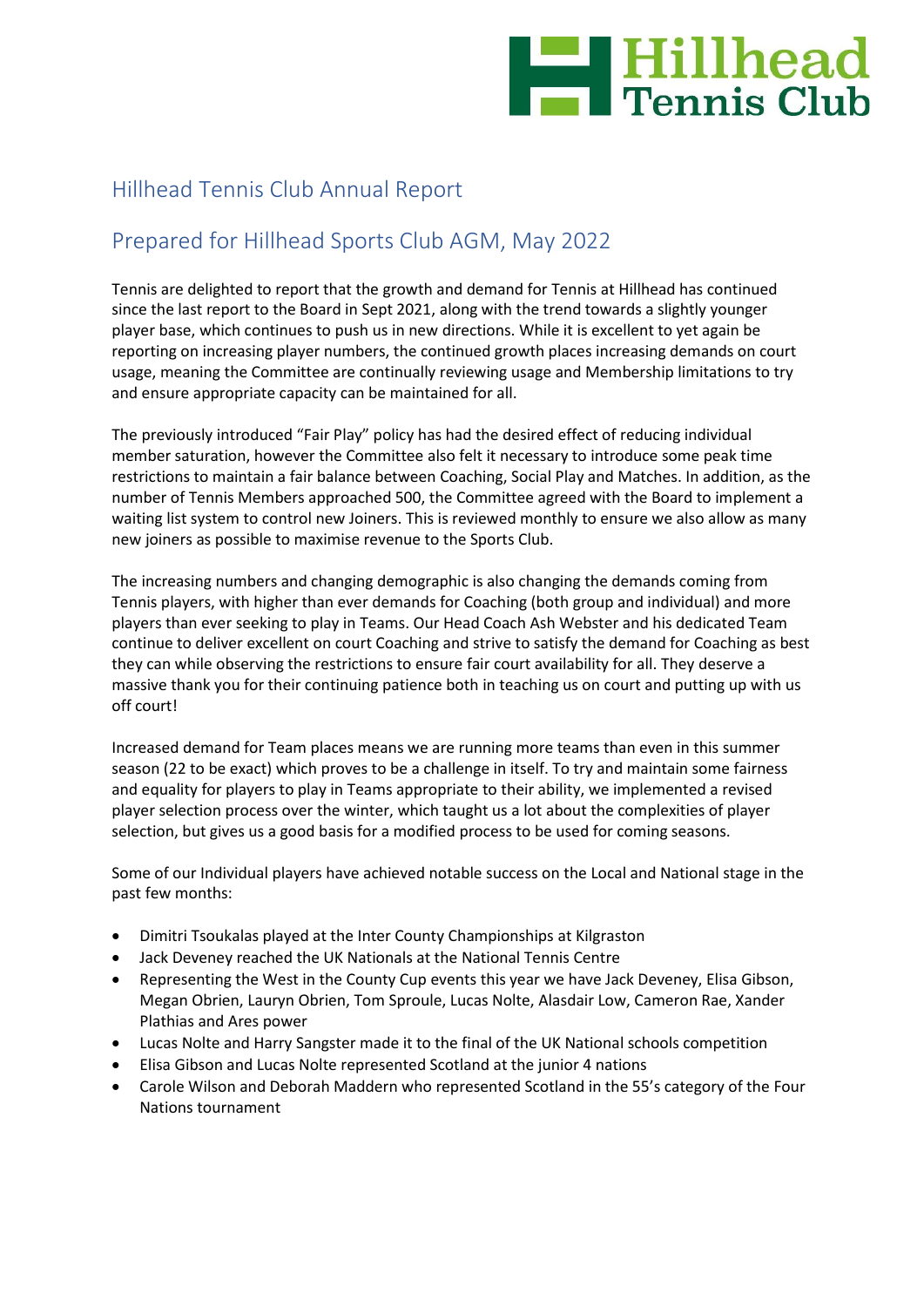# **Expedited Hillhead**

One player we feel deserving of special recognition is Ares Power, who was the first recipient of our Junior Player Support Initiative. The Committee approved that the Tennis Club would facilitate additional Coaching and support for one promising player per year, with this being awarded to Ares initially. Under this initiative, Ares has risen rapidly from showing great potential to playing County Level tennis for her age group. We hope her journey continues to grow at this rate and we watch her progress with great enthusiasm.

We have recently started discussions with a group called Sported, a UK wide Charity promoting fairness and equity for young people, and in particular their Project 21 team, who promote and assist in the development of activities for the 21% of young people in Scotland are considered disabled. We hope this engagement will assist us in further offering inclusive and equal opportunities for Tennis to new areas of our local Community and beyond.

With support from the Board and approval from the LTA, the Tennis Club were able to fund the replacement of the floodlights over the winter using the Tennis Court Sinking fund which will be replenished from the savings made in electricity by switching to lower cost LED lighting.

We have also worked hard with GMG Grounds Maintenance (the Sports Club's grounds maintenance contractor) to advance the weekly maintenance programme to ensure the courts remain in the best playing condition possible and to maximise their potential lifespan, and we thank Adam and his team for their continuing efforts.

Outside of Hillhead's own players, we are playing host to 3 LTA events this year – the 14 and under County Cup qualifiers, as well as the West and Scottish Junior Open events for different age groups. Hosting these events helps to show Hillhead to the wider World as well as bring in some rental and Café revenue. The Tennis Club also ran a fundraiser recently and raised over £2000 to help support those suffering from recent events in Ukraine.

The ever-evolving challenge of growth and changing demographics means the Committee are currently starting a project to develop a 5-year strategic view of where the Club could be in 5 years and beyond, which will then be presented for discussion at the Tennis Club AGM later in the year. These are exciting but stressful times for the Tennis Committee, and I thank them all for their persistence, engagement and support.

Balancing the widely varying views and demands from our evolving Member base makes for many interesting discussions and lengthy meetings, but the many successes we are seeing are testament to the effort and dedication of the Team. We could however probably do with another three (or even six) Tennis courts currently to facilitate our growing demands, which certainly leaves us with an interesting thought!

Keith Fowler Hillhead Tennis Club 16 May 2022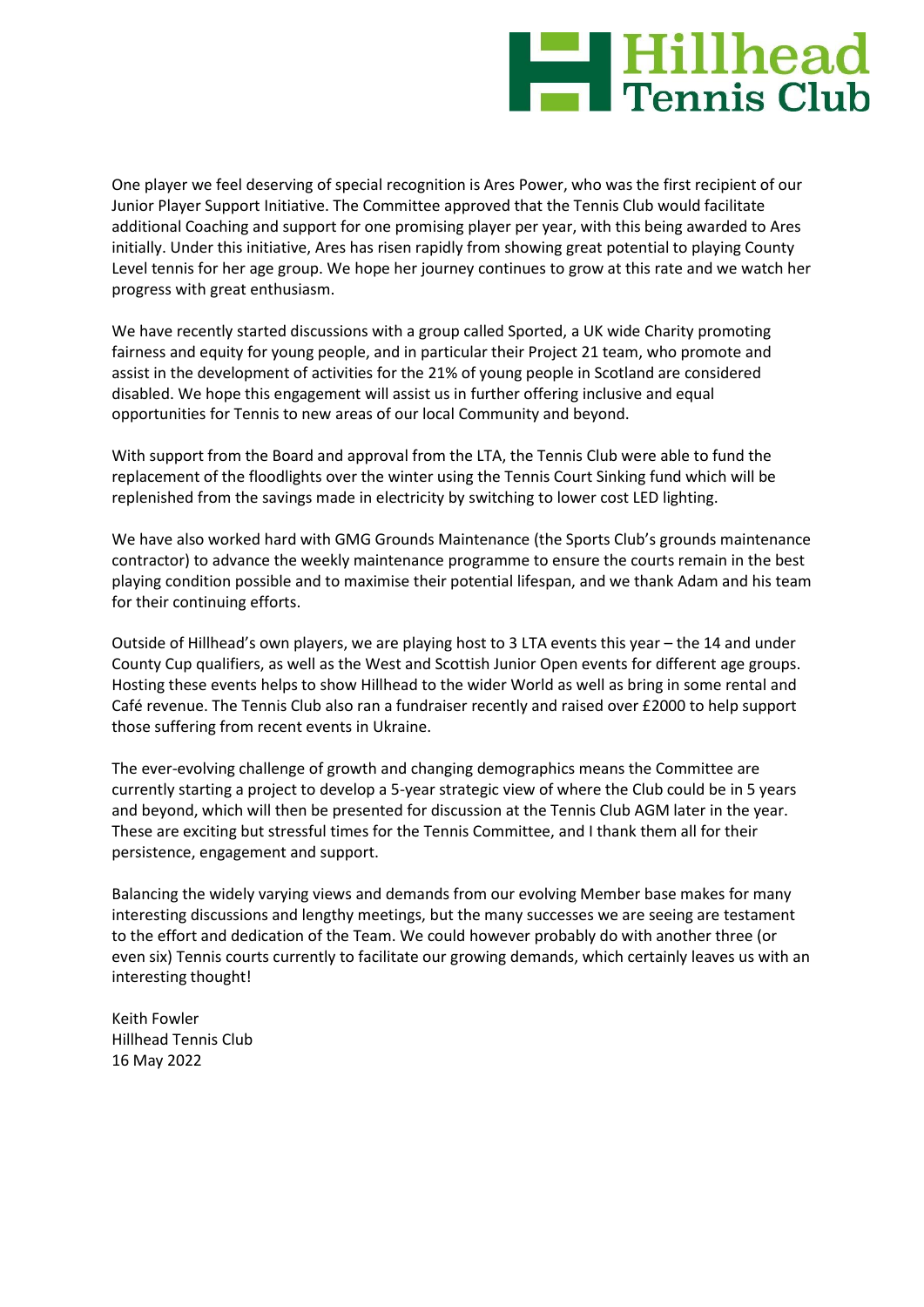# Rugby Section Report

The 21/22 season was severely affected by the presence of Covid-19. However the leagues went ahead but were punctuated by weeks without competitive rugby. This stop start nature lead to loss of momentum for all the teams, but training continued as best as could be provided.

Rugby trained according to the restrictions and were mercifully spared any major outbreak of covid due mainly to the excellent track and trace regime we had in place.. The men trained Tuesday and Thursdays with 40 typically attending and we attracted a number of new players, our women had typically 20 attending on Wednesdays and Thursdays. The women's section had quite a churn with players leaving and new players entering the fray. The Junior boys and girls used Hughenden whenever possible through the season to train. The minis trained on a Sunday and there has been a continued increase in numbers participating. There will be some movement in our coaching stock as our long serving  $2<sup>nd</sup>$  xv coach Stuart Irvine is retiring after over ten years of unstinting effort and will be sorely missed. The committee still worked hard during this disturbed season and will need to be topped up with new people to help relieve the work-load on the existing volunteers. The sections assistance to the Trust of £23.87k worth of funds has paid dividends with the improvement in the training pitch allowing for less usage of external hire costs usually assisted with by the Trust. However the demands placed on the grass areas is leading to some problems in terms of the sheer numbers of players on the grounds on Thursday nights and some external lets were required.

The section has been working with the Trust to provide onsite strength and conditioning in the clubhouse gym but our efforts have not met with much enthusiasm from the players, due to the very limited number of time slots available. The section is going to propose a repurposing of the old weights room for rugby weight training: The delay in the sports bar reopening led to some friction between the section and Café source Too but this seems to have been resolved following the members survey results and things are working much better now.

The section hopes to see progress soon on the re assessment of membership rates and trust these will reflect the conclusions from bench marking membership rates reflecting services and facilities available at other rugby clubs across the country. It is a recurring theme that high membership rates are excluding many new members from joining the rugby section.

On the playing front the Mens 1<sup>st</sup> XV finished  $4<sup>th</sup>$  in premier 3, the 2<sup>nd</sup> XV were relegated from reserve league west 1 and the 3<sup>rd</sup> XV finished mid table in reserve west 3.

The Ladies were runners up in premier 1 and are cup finalists.

We have representation at National level with two ladies in the full Scotland squad and one at under 20.

Gary Kitchener (President)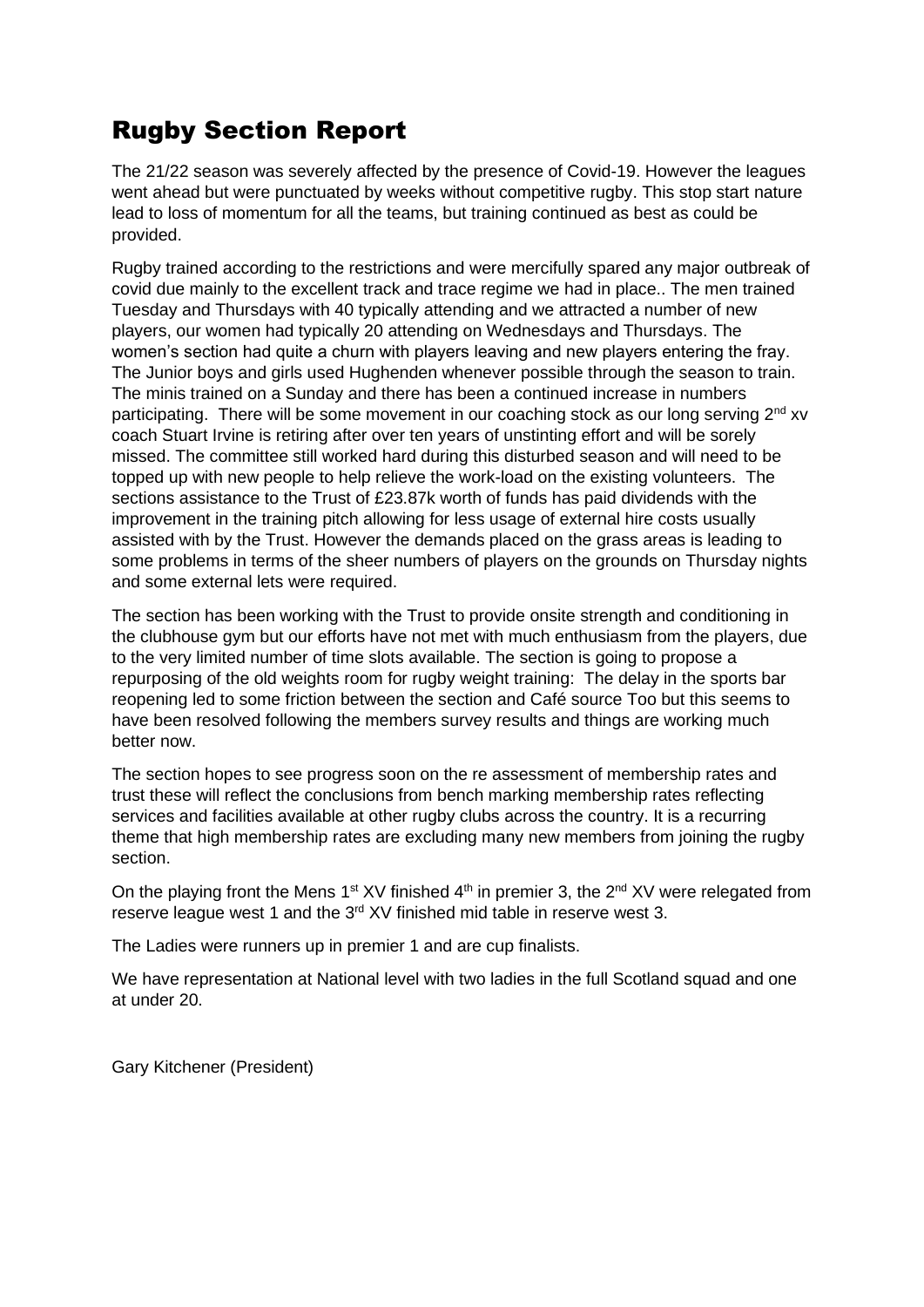

# Report to Hillhead Sports Club May 2022

The current 2022 cricket season is ongoing and is not scheduled to finish until the end of August this year. There has been a lot of changes to the Cricket section's committee this year, with James Thornhill taking on the role of President, Shehroz Mehmood the new first team captain and Sam Dabell taking over the role of second team captain. In addition to this Simon Willis is the new second team vice-captain. We are grateful for the role that John Ferguson, Alistair Fergus and Ali Khan have done over recent years, leaving the club in a better place than they found it.

The 1st XI this season are competing in the 1<sup>st</sup> division of the WDCU, this is the second of the five tiers. The 2nd XI is in Division 3, the fourth tier. This is following a successful campaign last year that saw the 1<sup>st</sup> XI finish  $2<sup>nd</sup>$  in their division and achieve promotion. The new division will provide a tough test for the 1<sup>st</sup> XI team, but one that following our run in the challenge cup last year they should be up for. Due to a splitting up on the  $3<sup>rd</sup>$  division last year to create an additional tier, the 2<sup>nd</sup> team scrapped into the 3<sup>rd</sup> division. This will provide a better standard of weekly opposition for the 2nd XI in 2022.

Once again, the club has entered the Cricket Scotland Challenge Trophy. Having reached the final last year which, we narrowly lost by 2 runs, we have already progressed through the first round beating Bon Accord. On May 29th we travel to Huntley north of Aberdeen for our second-round fixture.

The cricket section has seen a significant influx of members this season, the exact cause of this is not necessarily clear but is in part thanks to the hard work in recruiting of Ali Fergus and Mike Ashworth who has joined Hillhead from West of Scotland. Although not originally planned we are now looking to complete a busy Sunday friendly fixture list to provide opportunities for juniors to develop and to make sure we offer all members the chance to participate in weekly matches. Although early days in the season, the number of individuals participating at training has been very encouraging. The hard work of Ben Ward, Ramzan Mohammad and Mike Ashworth in helping structure and organise training sessions means opportunities for players to improve are abundant.

Junior cricket remains at the forefront of the cricket section and thanks to the hard work of Barri Gilani and Ian Holland continues to thrive. We have a stand alone side at Kwik cricket (under 10) in addition to a U12 soft ball and hard ball side. We also have a joint U14 side. The club is once again running the very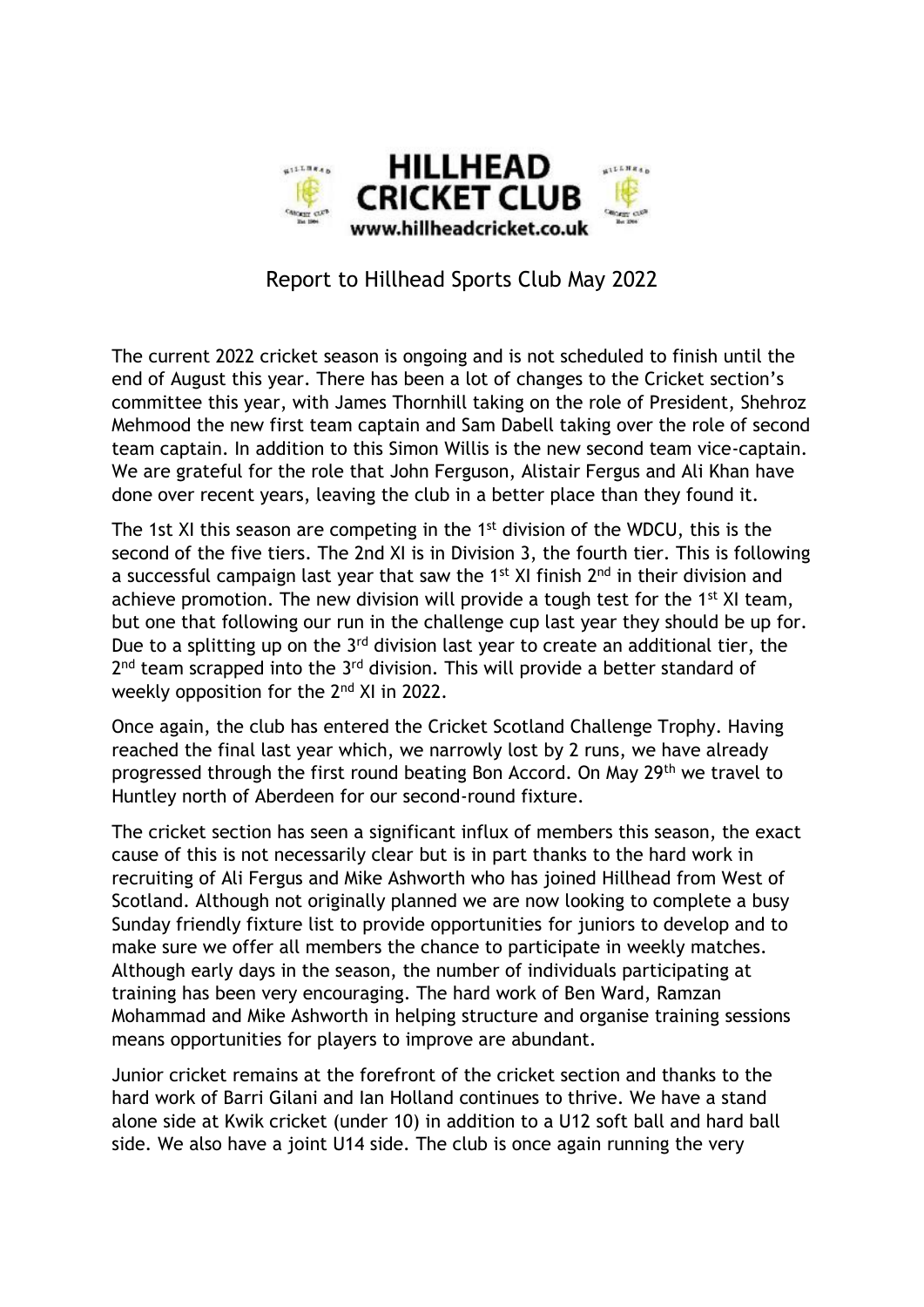successful Allstars programme for 5-8 year olds on Friday nights. We also participating in the Dynamos programme for 9-12 year olds on the same night.

After a couple of years of limited fundraising opportunities, this year we plan to host our first annual Craig Cup dinner since 2019 in November, along side a horse racing and quiz night throughout the summer. Despite the pandemic the clubs finances remain stable, and successful events throughout the year will help bolster the position.

During the off season there was a lot of work carried out on the cricket square with the uplift of the artificial wicket and the expanding of the square to eight playing strips. A perquisite that was required for division 1. The cricket section has agreed to pay for the artificial uplift and replacement, and has to date paid the sports club half the cost and agreed to pay the outstanding amount at the end of the season. Although early days, the hard work of the groundsman Adam over the offseason has been paying off and the wicket is playing noticeable better than it has in recent years.

The porter cabin continues to be well utilised by the cricket section, however, is deteriorating and there has been work on it to make sure it remains useable. By the end of season 2023 it could potentially need replacing; this will be a significant expense to the cricket section.

James Thornhill Chair Hillhead Cricket Club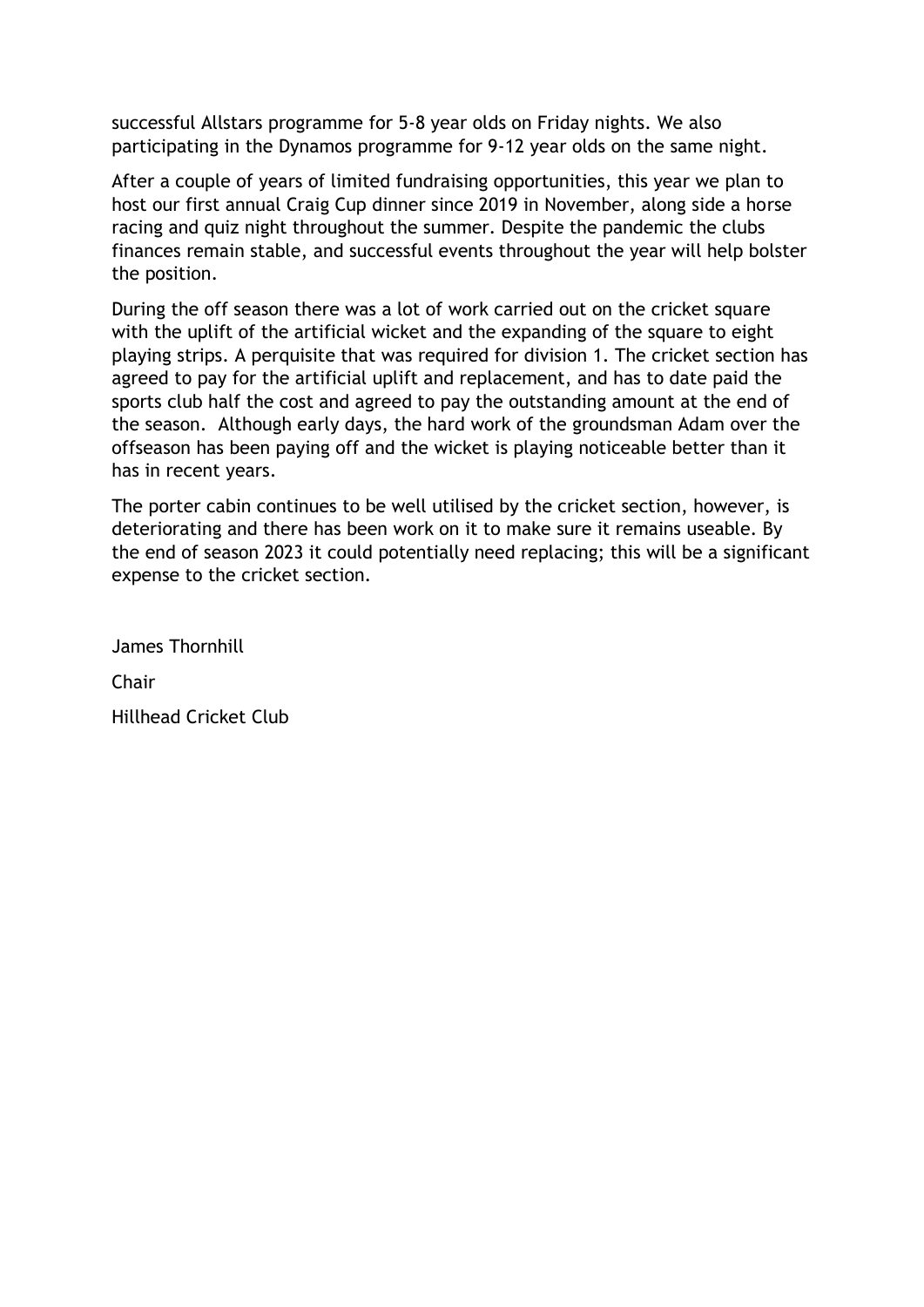## **COMMUNITY SPORTS HUB REPORT - May 2022**

## **OUTDOORS (non-Section users as they will report separately).**

Due to the restrictions easing slowly our outdoor users were able to return, initially with some covid guideline restraints, for their sport.

Glasgow Ultimate Frisbee Club trained from June - October 2021. They used Wednesday evenings and Sunday afternoons generally.

Glasgow Mid Argyll Shinty Club returned to Hughenden January – March 2022 on Monday evenings

Hillhead High School made heavy use of the grass in 2021, pre Summer holidays, as they were unable to access their own internal PE halls. Notre Dame occasionally used the grass as well. Hillhead High School continue to use the grass mainly in the Spring term in 2022.

Hillhead Ecosse Cycling Club had a soft launch on 22<sup>nd</sup> of January 2022. Initially offering short and medium length rides. Generally weekly on a Saturday. Plans to increase options for different categories and other days is in the planning stages.

Sport Ecosse Sports Camp ran multi-sport holiday camps last Summer 2021 and Easter 2022 in the School holidays.

Ash Webster ran tennis camps last Summer 2021 and Easter of this year, again in the School holidays.

Strathclyde University hired courts on Saturday evenings July – October 2021 for social play. They also hired courts on Wednesday afternoons for their university matches, October 2021 – March 2022.

## **INDOORS**

We started planning end of October/November for restarting classes in our rooms upstairs. There was a new floor laid in the Bobby Low room and the floor in the multi-purpose room was cleaned and varnished. This has made us more attractive and flexible to potential hirers. There were 3 hours initially programmed in December 2021 and it has grown quickly to around 20 hours per week in May 2022. There is the capacity to grow further. We offer a range of different options ie. dance, pilates, yoga, martial arts, easy exercise, baby pilates, Mind the Men, workshops, and meetings to name some.

All classes, meetings and events are managed through our electronic calendar which the café and Shona Ross have access to and manage. The let agreement, which is required by all hirers, was updated.

## GYM

Two extra Personnel trainers were brought on board in August 2021 to help with the demand for more one to one sessions. There is an incentive, within their terms and conditions, for them to try to convert non-members to members.

There will be a separate report from the Gym Manager, Denise Gibson.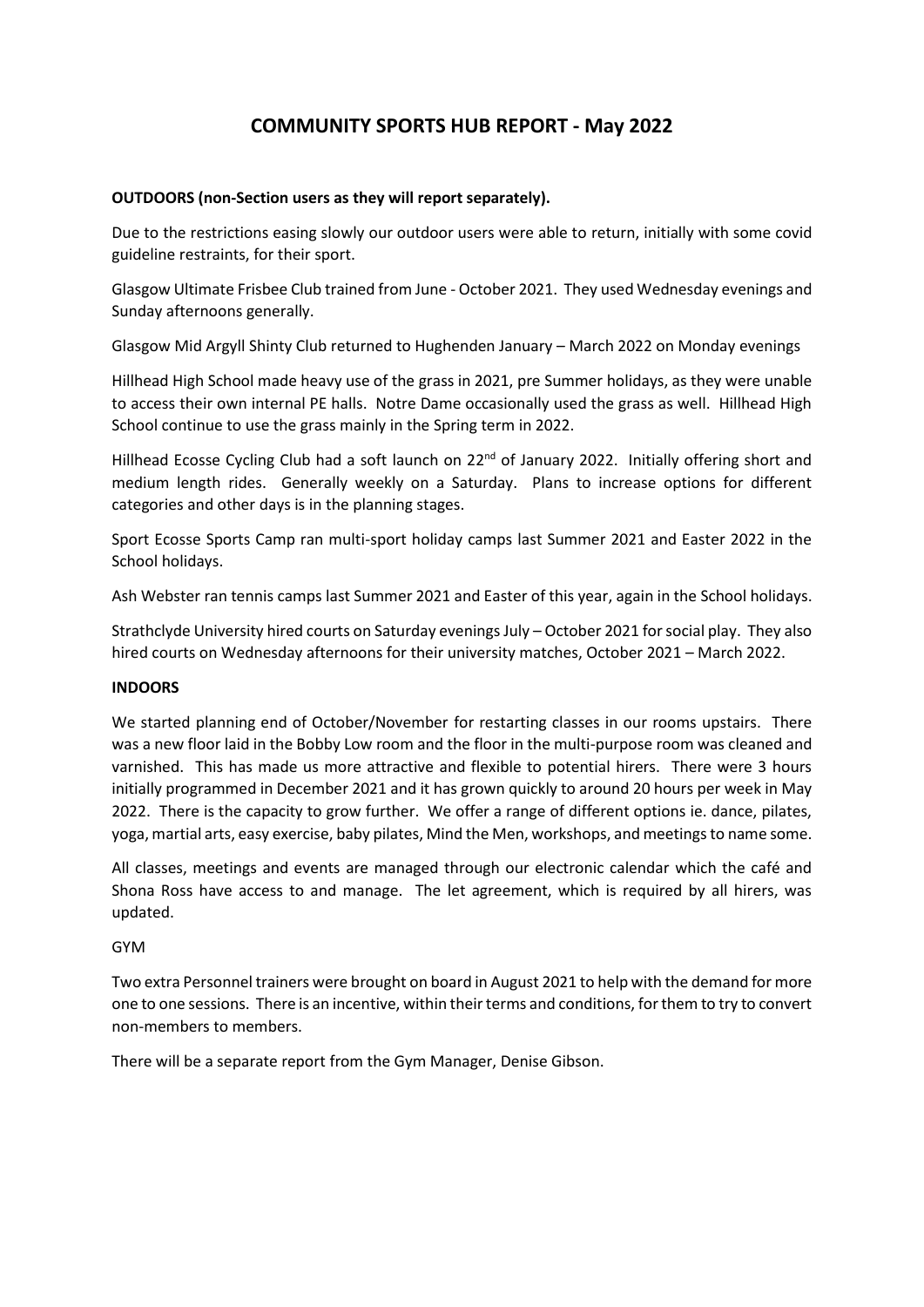## OTHER HUB RELATED BUSINESS

Ongoing meetings with Vicki Holmes, our Glasgow Life HUB Officer, to discuss new ventures for the Club. Look at new enquires, initiatives and potential new projects. Use social media to promote classes and activities for the HUB. The Club is required to manage and produce annual statistics to Glasgow Life.

Shona Ross

Community Sports Hub Manager

## **Gym Report**

## **MEMBERSHIP**

There have been 70 new joiners in the last 12 months and 44 leavers, a net gain of 26, which is very positive.

## **GYM AND EQUIPMENT**

The use of the Gym continues to be restricted to 6 people at any given time, which is managed using the Skedda Booking website. There are rarely 6 people using the Gym, but it would not be deemed safe to operate with any more than 6; Skedda is a useful tool for facilitating this. Member feedback on the booking system continues to be positive, as they can choose to come when they know that the Gym will be quieter or empty.

Work is currently underway to sell 3 pieces of equipment that are surplus to requirements.

CCTV has been installed in the gym and is proving useful.

## **STAFFING/INCOME**

There are many times, during the day and at weekend, where the Gym is empty. The gym is being rented by the hour to 3 Personal Trainers, in addition to the Gym Manager. One of the PT's is relocating and a suitable replacement is being sought. The Personal Trainers are charged £7.50 per hour to train non-members and £5 to train members, which is helping generate new members.

## **OTHER BUSINESS**

The Gym will be promoted on local social media during May, which will hopefully increase membership.

Denise Gibson

Gym Manager